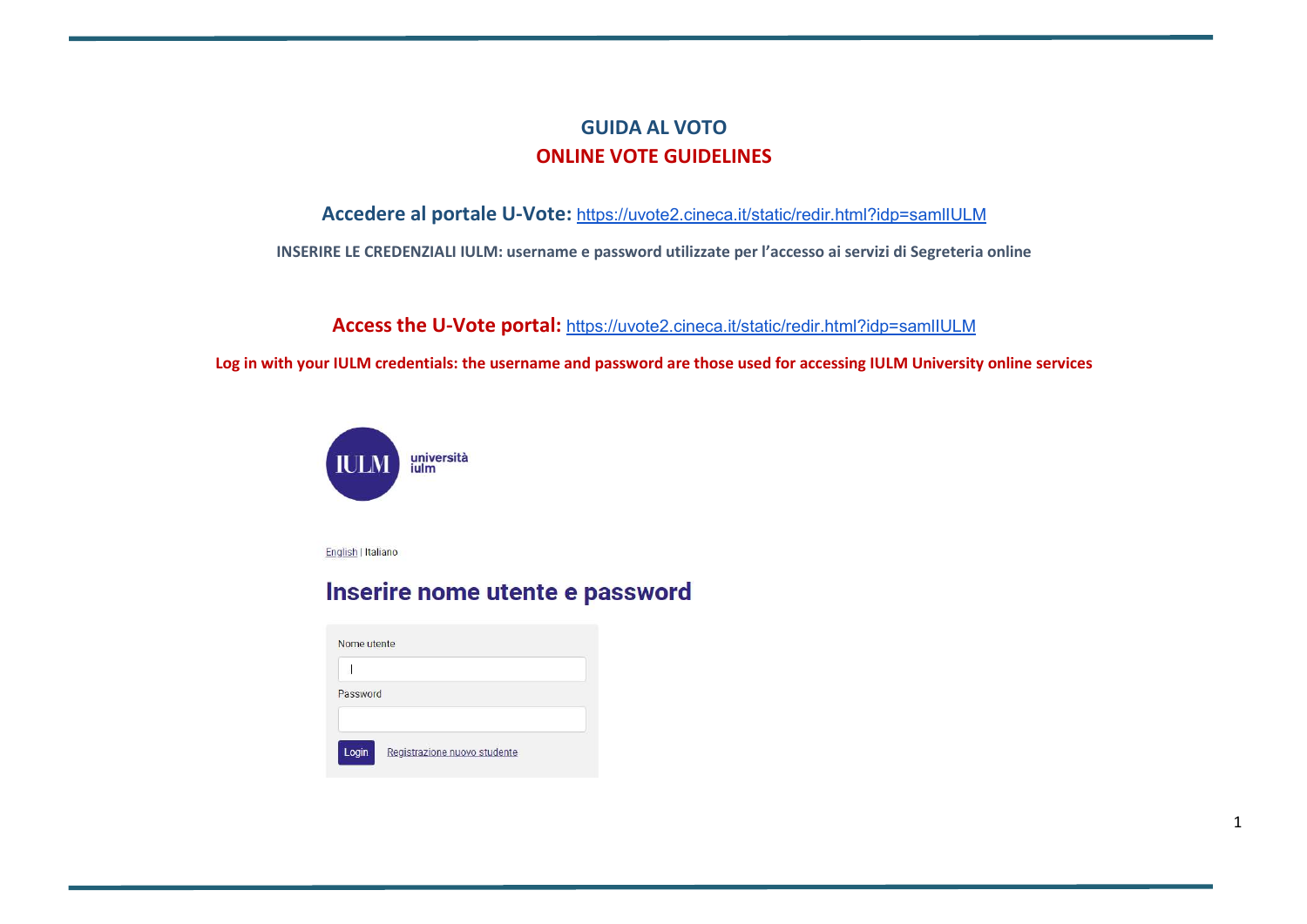## VERIFICARE I DATI RIPORTATI E CONFERMARE LA PROPRIA IDENTITÀ CLICCANDO L'APPOSITO BOTTONE

## Check personal information and confirm your identity by clicking on "CONFERMO LA MIA IDENTITÀ"

| Elezioni Studentesche Biennio 2021/2023 DEMO<br>23/11/2021 - 24/11/2021 |                |                                                             |  |
|-------------------------------------------------------------------------|----------------|-------------------------------------------------------------|--|
|                                                                         |                |                                                             |  |
| DATI PERSONALI                                                          |                |                                                             |  |
| Nome:                                                                   | <b>UTENTE1</b> |                                                             |  |
| Cognome:                                                                | UTENTE1        |                                                             |  |
| Data di nascita:                                                        | 08/11/2021     |                                                             |  |
| Luogo di nascita:                                                       | <b>Bologna</b> |                                                             |  |
|                                                                         |                | <b>CONFERMO LA MIA IDENTITÀ</b><br><b>NON SONO IO. ESCI</b> |  |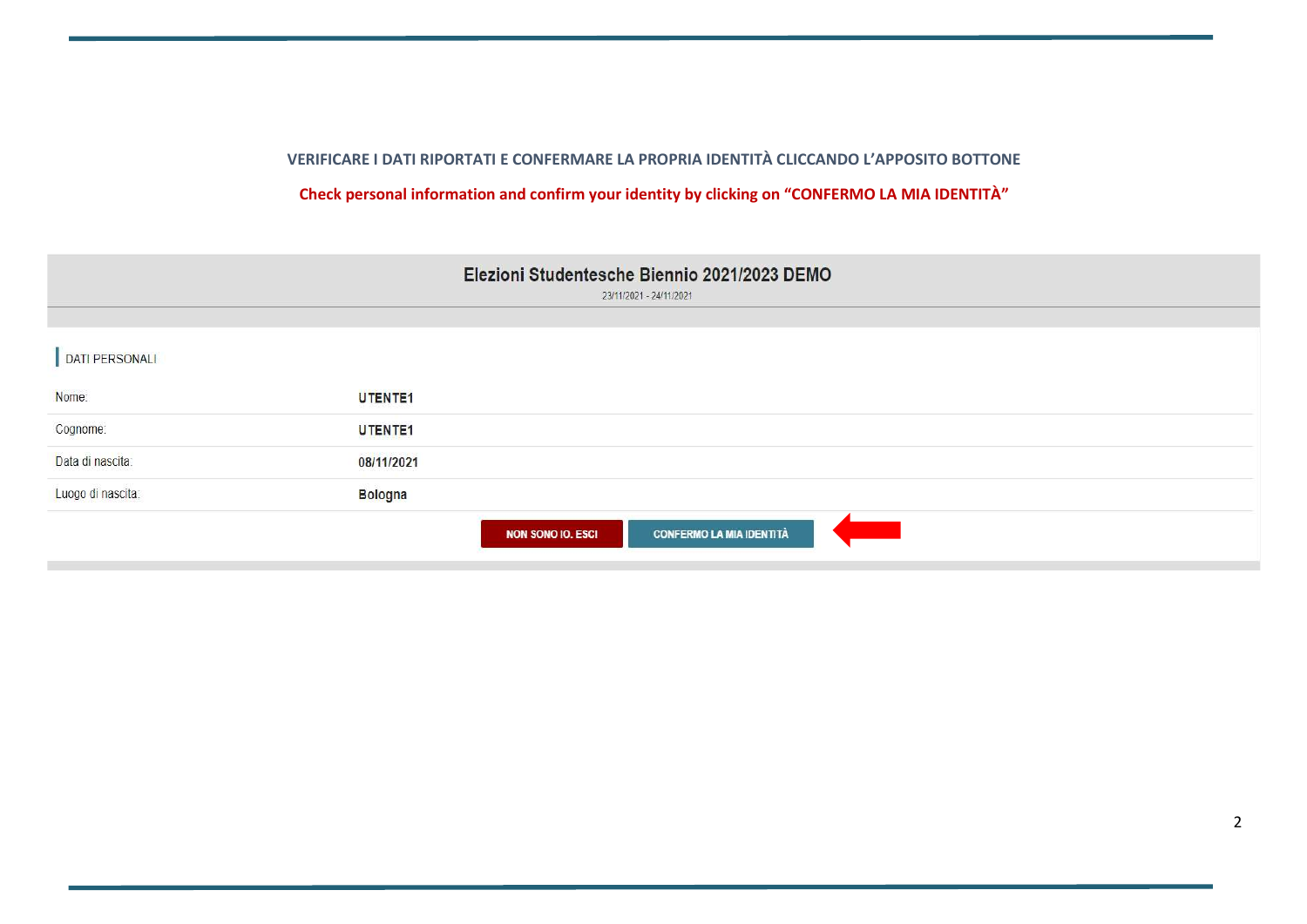SCEGLIERE IL CONSESSO (ES. CONSIGLIO DI AMMINISTRAZIONE) E SELEZIONARE VOTA

Select one of the University Bodies (e.g. BOARD OF TRUSTEES) and click on "VOTA"

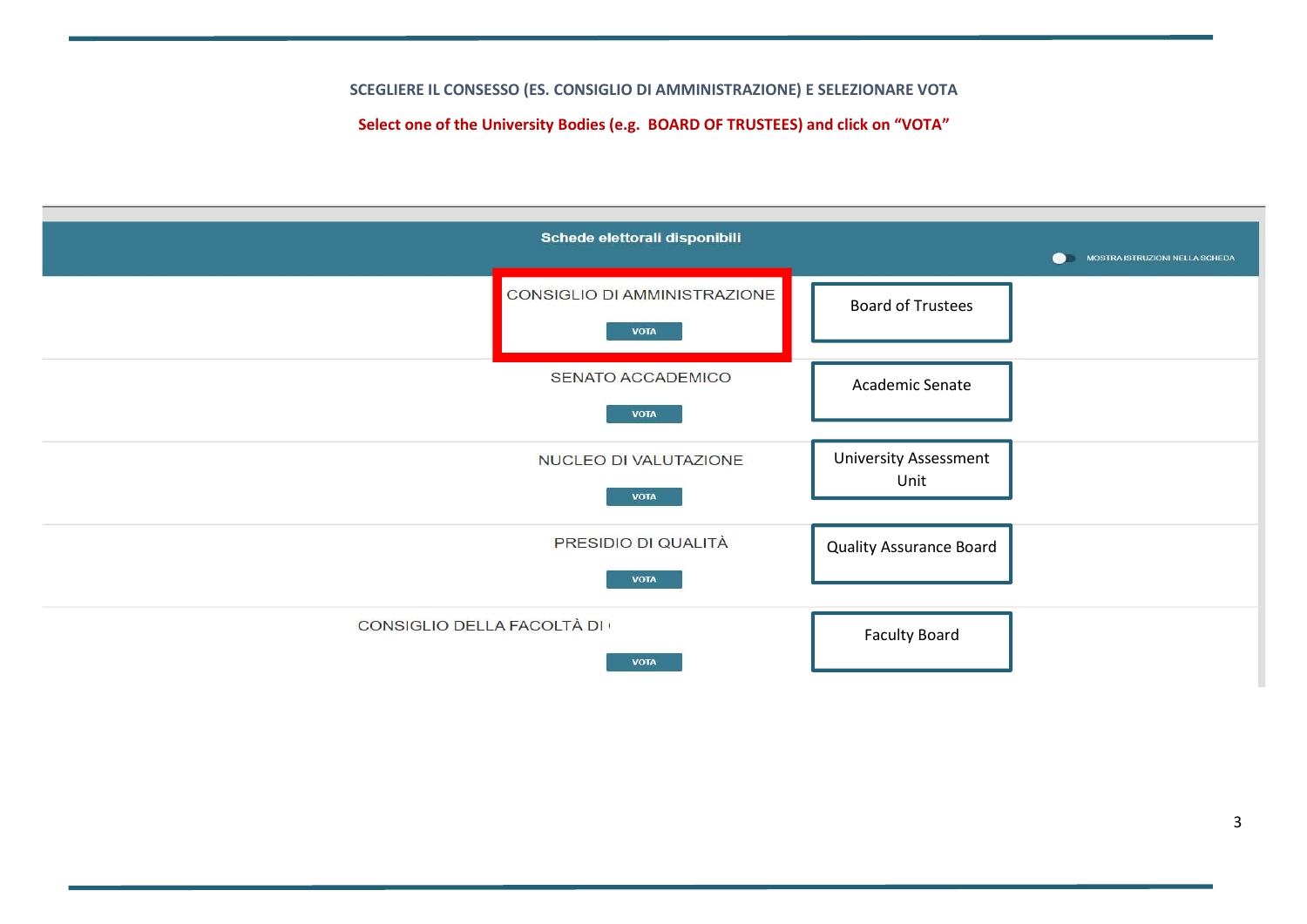#### PER ATTIVARE LA FUNZIONE "VOTA" CLICCARE SULL'ICONA INDICATA DALLA FRECCIA ROSSA

#### Click on the icon marked by the red arrow to start the voting process

|                                                                            |                                                | Elezioni Studentesche Biennio 2021/2023 DEMO<br><b>CONSIGLIO DI AMMINISTRAZIONE</b> |         |              |                            |
|----------------------------------------------------------------------------|------------------------------------------------|-------------------------------------------------------------------------------------|---------|--------------|----------------------------|
| Elenco delle liste. Scorrere la pagina per visualizzare l'elenco completo. |                                                |                                                                                     |         |              |                            |
| <b>YOULM</b>                                                               | Team Youlm - la tua rappresentanza studentesca |                                                                                     | $\odot$ | $\heartsuit$ | $\tilde{=}$                |
| <b>THE ALBERTA WAY</b>                                                     |                                                |                                                                                     |         |              | Preferenze selezionate: -- |
| Num. max liste selezionabili: 1<br>Liste selezionate: 0                    |                                                | <b>SCHEDA BIANCA</b><br>VOTA                                                        |         |              |                            |

#### N. B.

CLICCANDO SU "SCHEDA BIANCA" IL VOTO NON È ATTRIBUITO ALLA LISTA. ATTENZIONE UNA VOLTA INSERITO NELL'URNA NON È POSSIBILE MODIFICARE LA PROPRIA SCELTA DI VOTO

By clicking on "SCHEDA BIANCA" [blank ballot] the vote is not allocated to any list.

Please note that once you submit the vote, the operation is not reversible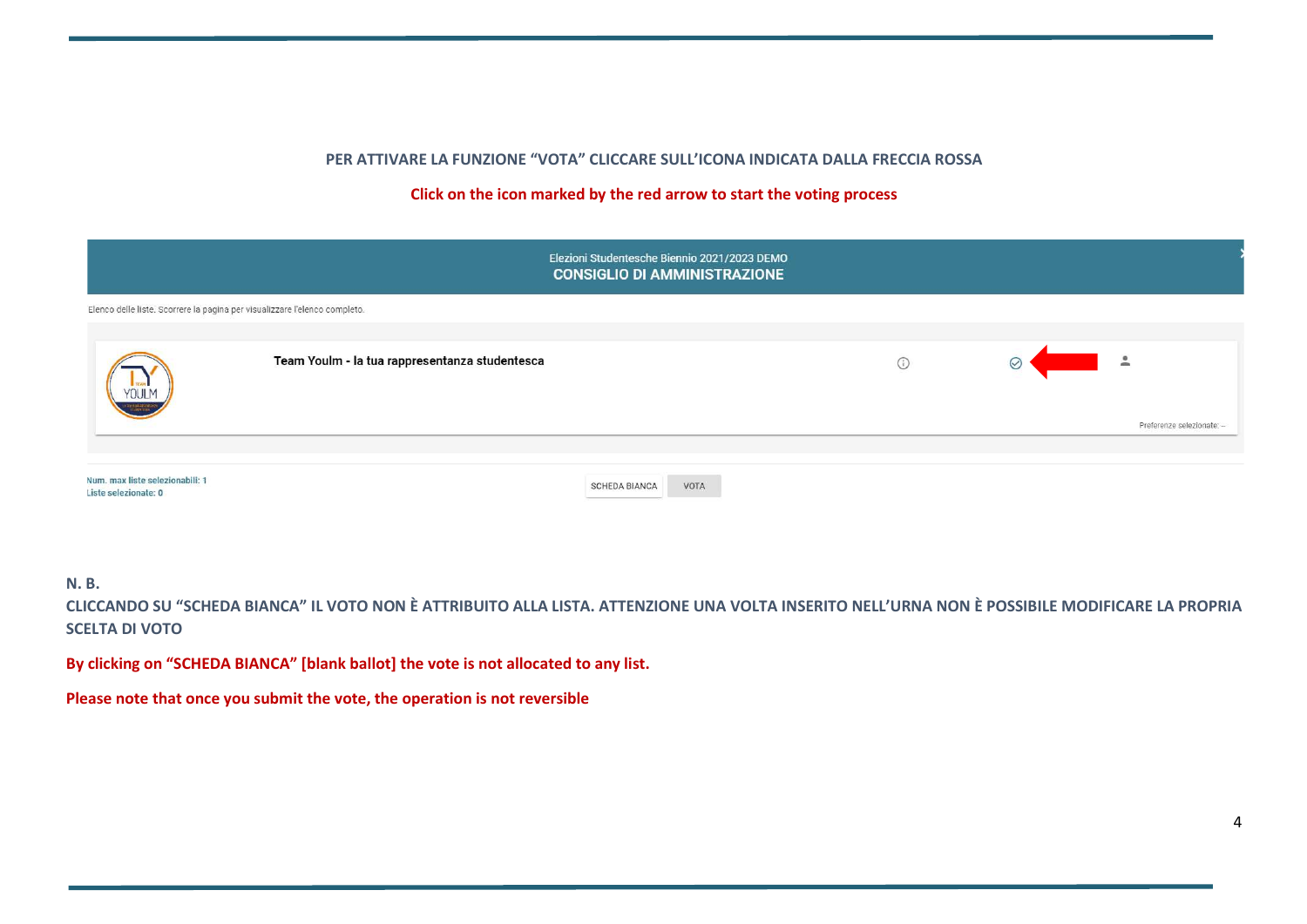#### SELEZIONARE IL BOTTONE "VAI ALLE PREFERENZE"

#### Click on "VAI ALLE PREFERENZE" to view the list of candidates

|                                                                           |  | Elezioni Studentesche Biennio 2021/2023 DEMO<br><b>CONSIGLIO DI AMMINISTRAZIONE</b>                                                                                       |  |                                 |
|---------------------------------------------------------------------------|--|---------------------------------------------------------------------------------------------------------------------------------------------------------------------------|--|---------------------------------|
| Henco delle liste. Scorrere la pagina per visualizzare l'elenco completo. |  |                                                                                                                                                                           |  |                                 |
| Team Youlm - la tua rappresentanza studentesca                            |  | $\odot$                                                                                                                                                                   |  |                                 |
|                                                                           |  |                                                                                                                                                                           |  | Preferenze selezionate: Nessuna |
|                                                                           |  |                                                                                                                                                                           |  |                                 |
| um. max liste selezionabili: 1<br>iste selezionate: 1                     |  | <b>Attenzione</b>                                                                                                                                                         |  |                                 |
|                                                                           |  | Ora puoi scegliere le preferenze per la lista votata cliccando sulla apposita icona<br>Se non vuoi esprimere alcuna preferenza clicca su "Chiudi" e poi sul pulsante VOTA |  |                                 |
|                                                                           |  | VAI ALLE PREFERENZE<br><b>CHIUDI</b>                                                                                                                                      |  |                                 |
|                                                                           |  |                                                                                                                                                                           |  |                                 |
|                                                                           |  |                                                                                                                                                                           |  |                                 |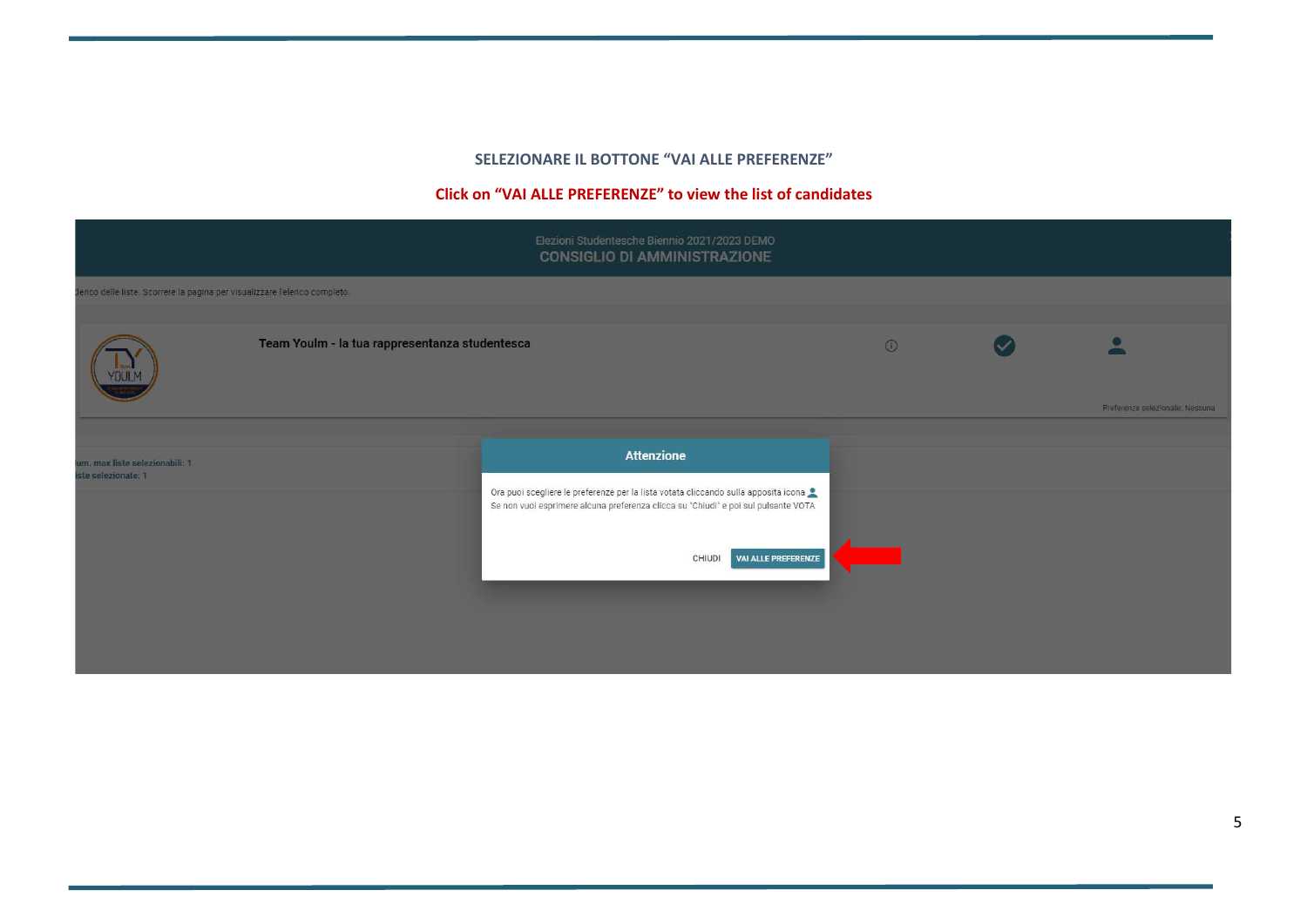#### L'ELETTORE PER SELEZIONARE IL CANDIDATO PREFERITO DEVE CLICCARE L'ICONA INDICATA DALLA FRECCIA ROSSA E SUCCESSIVAMENTE CLICCARE IL BOTTONE "CONFERMA PREFERENZE"

To vote for your preferred candidate, you must click on the icon marked by the red arrow, and then click on "CONFERMA PREFERENZE" to confirm your vote

|                                                                               | Elezioni Studentesche Biennio 2021/2023 DEMO<br><b>CONSIGLIO DI AMMINISTRAZIONE</b> |         |  |
|-------------------------------------------------------------------------------|-------------------------------------------------------------------------------------|---------|--|
|                                                                               | Lista: Team Youlm - la tua rappresentanza studentesca<br>Scelta preferenze          |         |  |
| Elenco dei candidati . Scorrere la pagina per visualizzare l'elenco completo. |                                                                                     |         |  |
|                                                                               |                                                                                     | $\odot$ |  |
| Numero massimo preferenze: 1<br>Preferenze selezionate: 0                     | NESSUNA PREFERENZA CONFERMA PREFERENZE                                              |         |  |

### NEL CASO IN CUI L'ELETTORE NON VOGLIA ESPRIMERE LA PREFERENZA PER UN CANDIDATO PUO' SELEZIONARE IL BOTTONE "NESSUNA PREFERENZA" IN QUESTO MODO IL VOTO ANDRÀ ALLA LISTA

#### You can vote for a list without expressing a preference for a specific candidate by clicking on "NESSUNA PREFERENZA"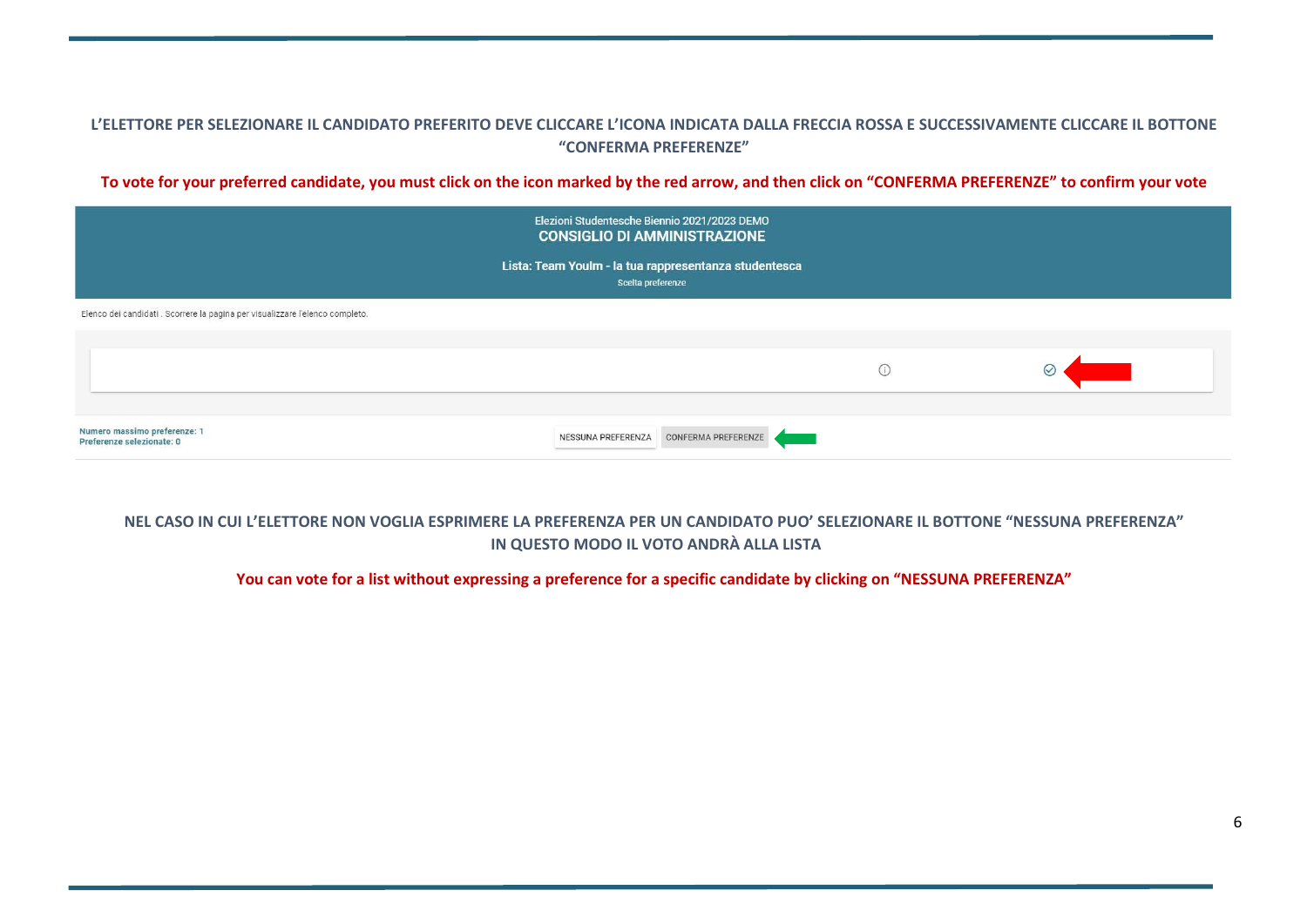PER CONCLUDERE L'OPERAZIONE DI VOTO SELEZIONARE IL BOTTONE "INSERISCI SCHEDA NELL'URNA" INDICATO DALLA FRECCCIA ROSSA Click on "INSERISCI SCHEDA NELL'URNA" – marked by the red arrow – to submit your vote and complete the voting process

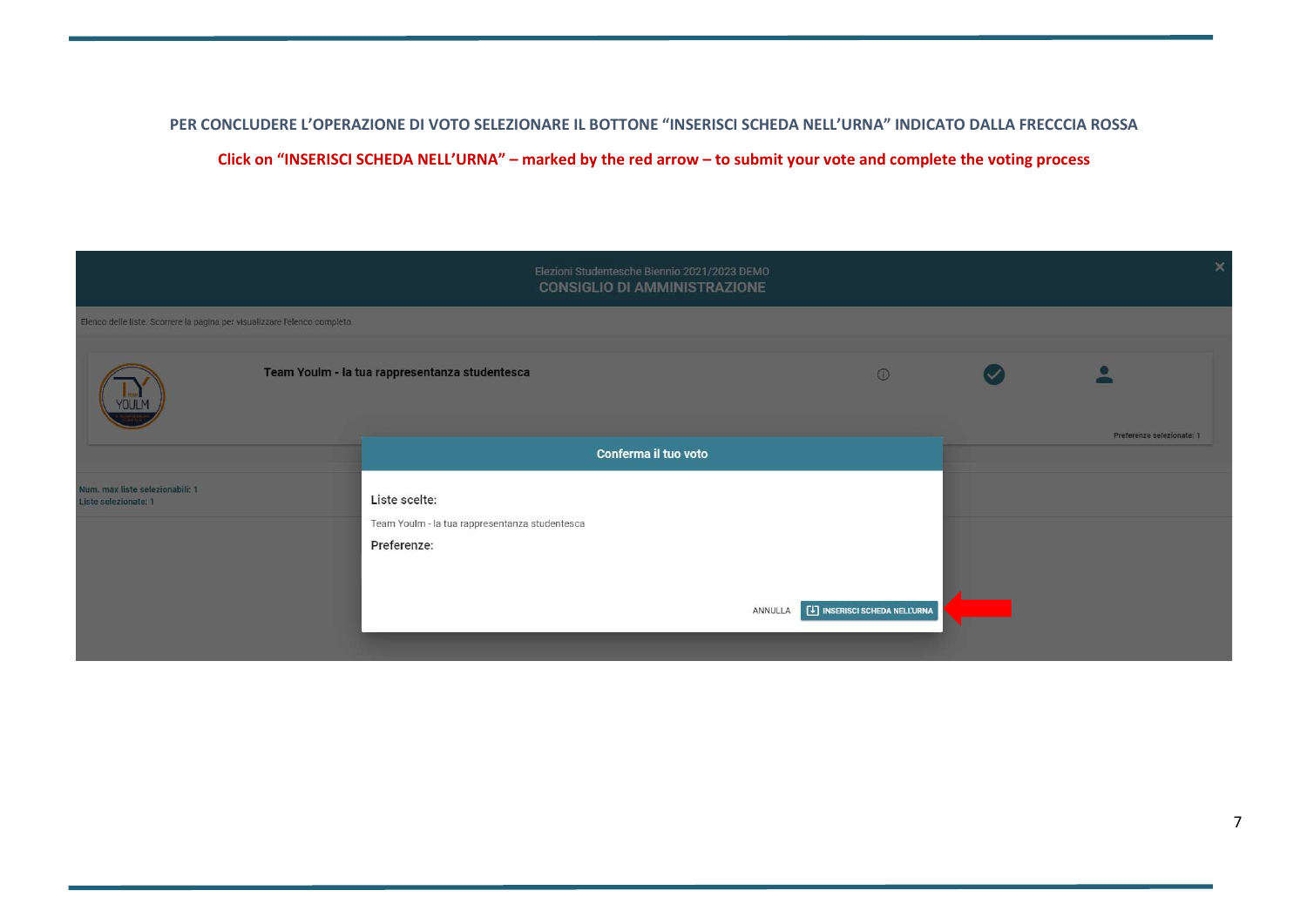CONCLUSA L'OPERAZIONE DI VOTO SI TORNA ALLA SCHERMATA PRINCIPALE.

PER PROSEGUIRE CON LE VOTAZIONI DEI RESTANTI CONSESSI RIPETERE IL PROCESSO DESCRITTO SOPRA

Once you have completed the voting process, the system will automatically send you back to the main page

Repeat the procedures described above to continue with the voting process for each University Body

| Schede elettorali disponibili<br>MOSTRA ISTRUZIONI NELLA SCHEDA<br>$\bullet$ |
|------------------------------------------------------------------------------|
| CONSIGLIO DI AMMINISTRAZIONE<br><b>VOTA</b>                                  |
| SENATO ACCADEMICO<br><b>VOTA</b>                                             |
| NUCLEO DI VALUTAZIONE<br><b>VOTA</b>                                         |
| PRESIDIO DI QUALITÀ<br><b>VOTA</b>                                           |
| CONSIGLIO DELLA FACOLTÀ DI<br><b>VOTA</b>                                    |